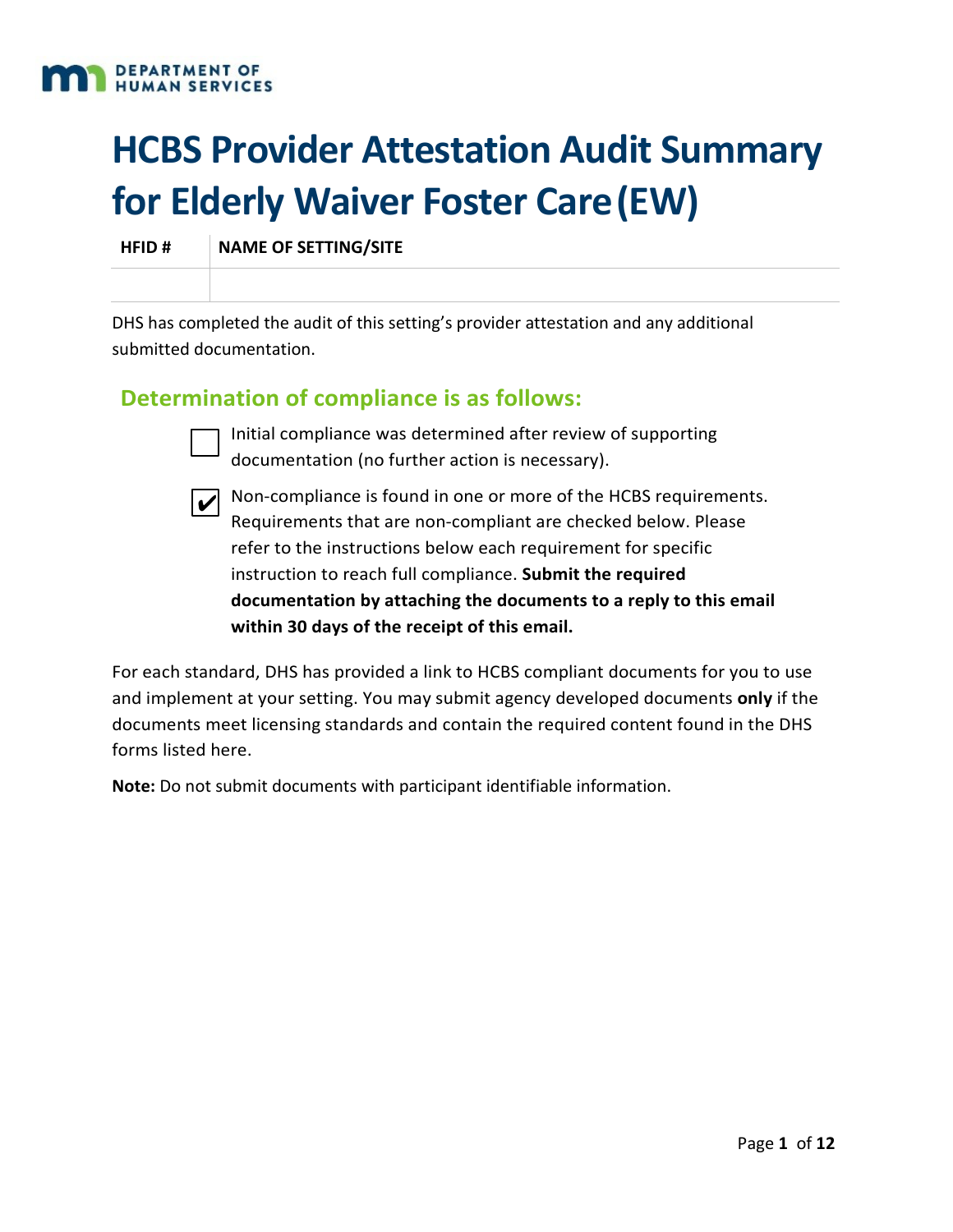

#### **1: Residency agreement**

**Federal requirement:** Each person at the setting has a residency agreement in place providing protections to address eviction processes and appeals.



#### **2: Privacy in sleeping unit with lockable door**

**Federal requirement:** Each person at the setting has privacy in his/her sleeping or living unit including a lockable door.



**Not yet compliant: To comply – Submit the following document(s):**

[A completed AFC Program Plan – Programs that serve individuals](http://www.dhs.state.mn.us/main/idcplg?IdcService=GET_FILE&RevisionSelectionMethod=LatestReleased&Rendition=Primary&allowInterrupt=1&dDocName=DHS-293820) [funded by Elderly Waiver \(DOC\)](http://www.dhs.state.mn.us/main/idcplg?IdcService=GET_FILE&RevisionSelectionMethod=LatestReleased&Rendition=Primary&allowInterrupt=1&dDocName=DHS-293820) or other policy/procedure that documents how this setting will ensure people have the right to have a lockable bedroom door; **or**

A staff orientation/annual training record that documents that staff are trained on Recipient Rights.

\*If submitting a staff orientation/training record, **the content of the training relevant to this standard must also be submitted** to verify that the training includes HCBS compliant Recipient Rights.

[Blank copy of AFC Recipient Rights – Programs that serve individuals](http://www.dhs.state.mn.us/main/idcplg?IdcService=GET_FILE&RevisionSelectionMethod=LatestReleased&Rendition=Primary&allowInterrupt=1&dDocName=DHS-293817) funded by Elderly Waiver (DOC) [or resident handbook that includes:](http://www.dhs.state.mn.us/main/idcplg?IdcService=GET_FILE&RevisionSelectionMethod=LatestReleased&Rendition=Primary&allowInterrupt=1&dDocName=DHS-293817)

"Residents have the right to personal privacy, including the right to use a lock on their bedroom door."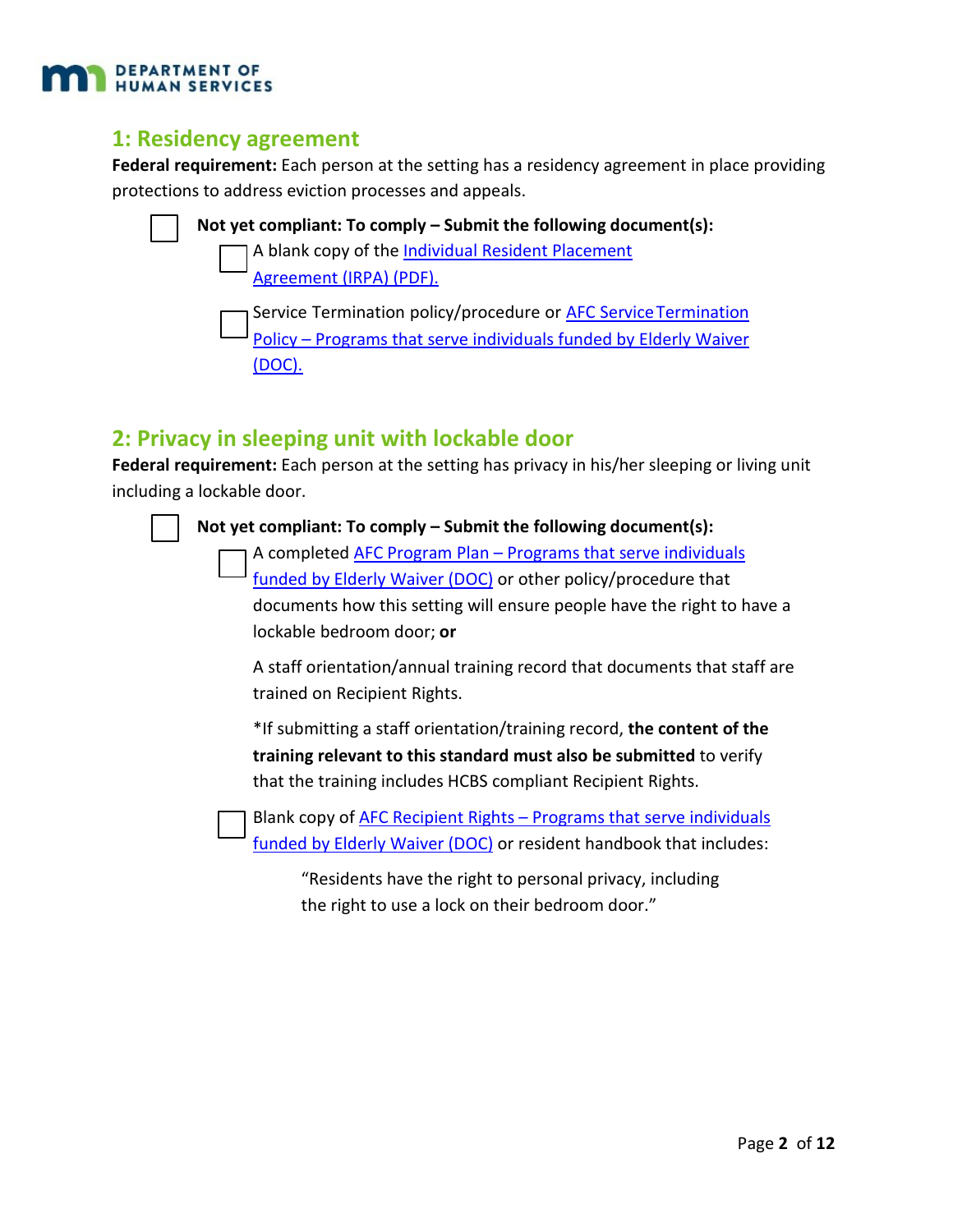

#### **3: Bedroom sharing**

**Federal requirement:** The setting facilitates that a person, who **shares a bedroom**, is with a roommate of their choice.

**Not yet compliant: To comply – Submit the following document(s):**

[A completed AFC Program Plan – Programs that serve individuals](http://www.dhs.state.mn.us/main/idcplg?IdcService=GET_FILE&RevisionSelectionMethod=LatestReleased&Rendition=Primary&allowInterrupt=1&dDocName=DHS-293820) [funded by Elderly Waiver \(DOC\)](http://www.dhs.state.mn.us/main/idcplg?IdcService=GET_FILE&RevisionSelectionMethod=LatestReleased&Rendition=Primary&allowInterrupt=1&dDocName=DHS-293820) or other policy/procedure that documents how people choose their roommates or request a change of roommates in this setting; **or**

A staff orientation/annual training record that documents that staff are trained on Recipient Rights.

\*If submitting a staff orientation/training record, **the content of the training relevant to this standard must also be submitted** to verify that the training includes HCBS compliant Recipient Rights.

[Blank copy of AFC Recipient Rights – Programs that serve individuals](http://www.dhs.state.mn.us/main/idcplg?IdcService=GET_FILE&RevisionSelectionMethod=LatestReleased&Rendition=Primary&allowInterrupt=1&dDocName=DHS-293817) funded by Elderly Waiver (DOC) [or resident handbook that includes:](http://www.dhs.state.mn.us/main/idcplg?IdcService=GET_FILE&RevisionSelectionMethod=LatestReleased&Rendition=Primary&allowInterrupt=1&dDocName=DHS-293817) Residents have the right to ‐

"Choose my roommate, if I have to share a bedroom. Each roommate must consent in writing to sharing a bedroom with one another."

#### **4: Freedom to furnish and decorate bedroom**

**Federal requirement:** The setting provides people with the freedom to furnish and decorate their bedroom and living unit within the lease or residency agreement.



**Not yet compliant: To comply – Submit the following document(s):**

[A completed AFC Program Plan – Programs that serve individuals](http://www.dhs.state.mn.us/main/idcplg?IdcService=GET_FILE&RevisionSelectionMethod=LatestReleased&Rendition=Primary&allowInterrupt=1&dDocName=DHS-293820) [funded by Elderly Waiver \(DOC\)](http://www.dhs.state.mn.us/main/idcplg?IdcService=GET_FILE&RevisionSelectionMethod=LatestReleased&Rendition=Primary&allowInterrupt=1&dDocName=DHS-293820) or other policy/procedure that documents how this setting allows people to furnish and decorate their bedrooms; **or**

A staff orientation/annual training record that documents that staff are trained on Recipient Rights.

\*If submitting a staff orientation/training record, **the content of the training relevant to this standard must also be submitted** to verify that the training includes HCBS compliant Recipient Rights.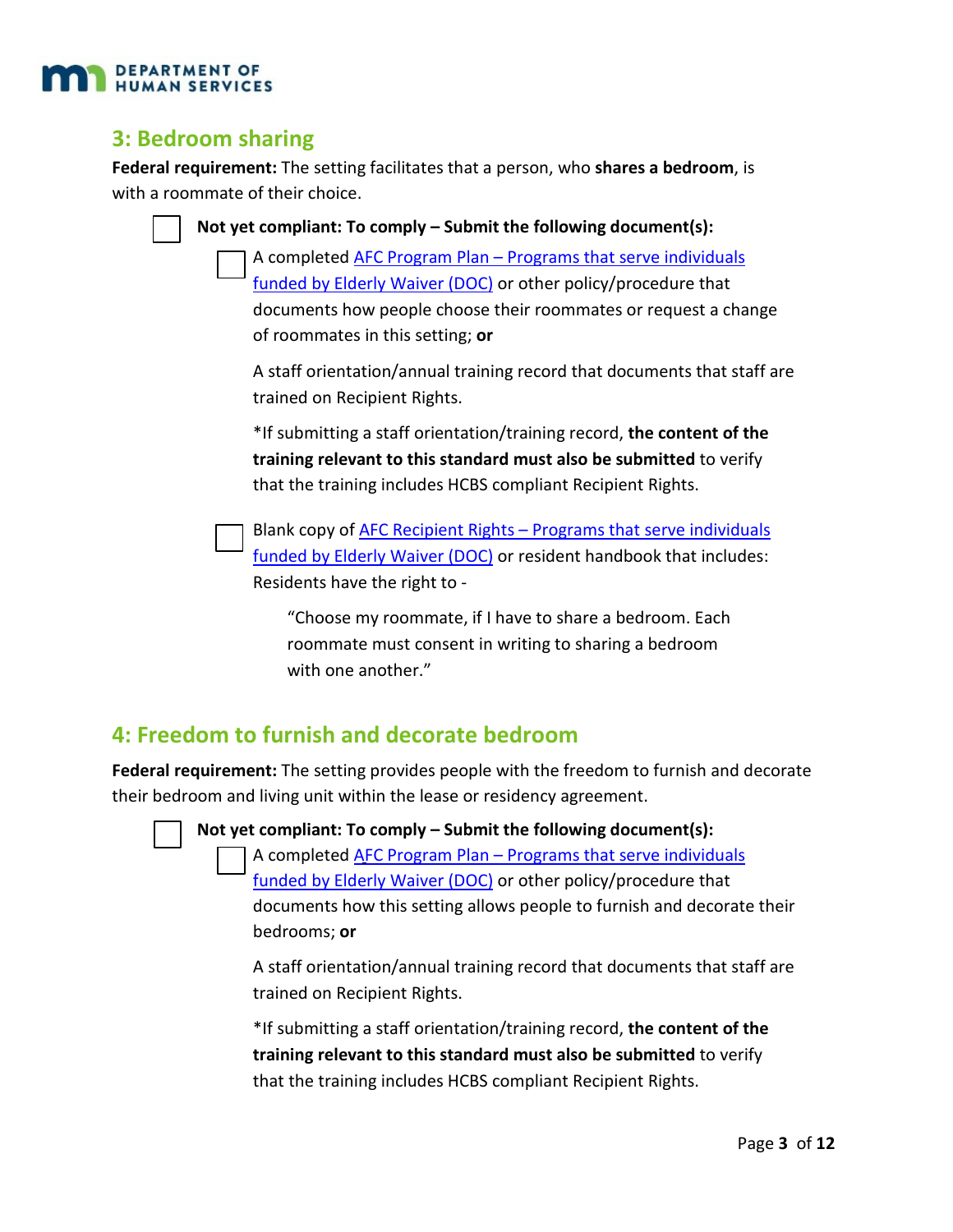

[Blank copy of AFC Recipient Rights – Programs that serve](http://www.dhs.state.mn.us/main/idcplg?IdcService=GET_FILE&RevisionSelectionMethod=LatestReleased&Rendition=Primary&allowInterrupt=1&dDocName=DHS-293817)  individuals [funded by Elderly Waiver \(DOC\)](http://www.dhs.state.mn.us/main/idcplg?IdcService=GET_FILE&RevisionSelectionMethod=LatestReleased&Rendition=Primary&allowInterrupt=1&dDocName=DHS-293817) or resident handbook that includes: Residents have the right to ‐

"Furnish and decorate my bedroom or living unit."

### **5: Control daily schedule**

**Federal requirement:** The setting provides people with the freedom and support to control their daily schedules including access to food any time.

**Not yet compliant: To comply – Submit the following document(s):**

A completed **AFC Program Plan – Programs that serve individuals** [funded by Elderly Waiver \(DOC\)](http://www.dhs.state.mn.us/main/idcplg?IdcService=GET_FILE&RevisionSelectionMethod=LatestReleased&Rendition=Primary&allowInterrupt=1&dDocName=DHS-293820) or other policy/procedure that documents how this setting ensures that people have control of their daily schedule and have access to food at any time; **or**

A staff orientation/annual training record that documents that staff are trained on Recipient Rights.

\*If submitting a staff orientation/training record, **the content of the training relevant to this standard must also be submitted** to verify that the training includes HCBS compliant Recipient Rights.

[Blank copy of AFC Recipient Rights – Programs that serve individuals](http://www.dhs.state.mn.us/main/idcplg?IdcService=GET_FILE&RevisionSelectionMethod=LatestReleased&Rendition=Primary&allowInterrupt=1&dDocName=DHS-293817) funded by Elderly Waiver (DOC) [or resident handbook that includes:](http://www.dhs.state.mn.us/main/idcplg?IdcService=GET_FILE&RevisionSelectionMethod=LatestReleased&Rendition=Primary&allowInterrupt=1&dDocName=DHS-293817) Residents have the right to ‐

"Take part in activities that I choose and have my individual schedule that includes my preferences, supported by the program."

"Freedom and support to access food at any time."

#### **6. Visitors**

**Federal requirement:** The setting allows people to have visitors at any time.

**Not yet compliant: To comply – Submit the following document(s):** [A completed AFC Program Plan – Programs that serve individuals](http://www.dhs.state.mn.us/main/idcplg?IdcService=GET_FILE&RevisionSelectionMethod=LatestReleased&Rendition=Primary&allowInterrupt=1&dDocName=DHS-293820) [funded by Elderly Waiver \(DOC\)](http://www.dhs.state.mn.us/main/idcplg?IdcService=GET_FILE&RevisionSelectionMethod=LatestReleased&Rendition=Primary&allowInterrupt=1&dDocName=DHS-293820) or other policy/procedure that

documents how this setting ensures that people can have visitors at any time; **or**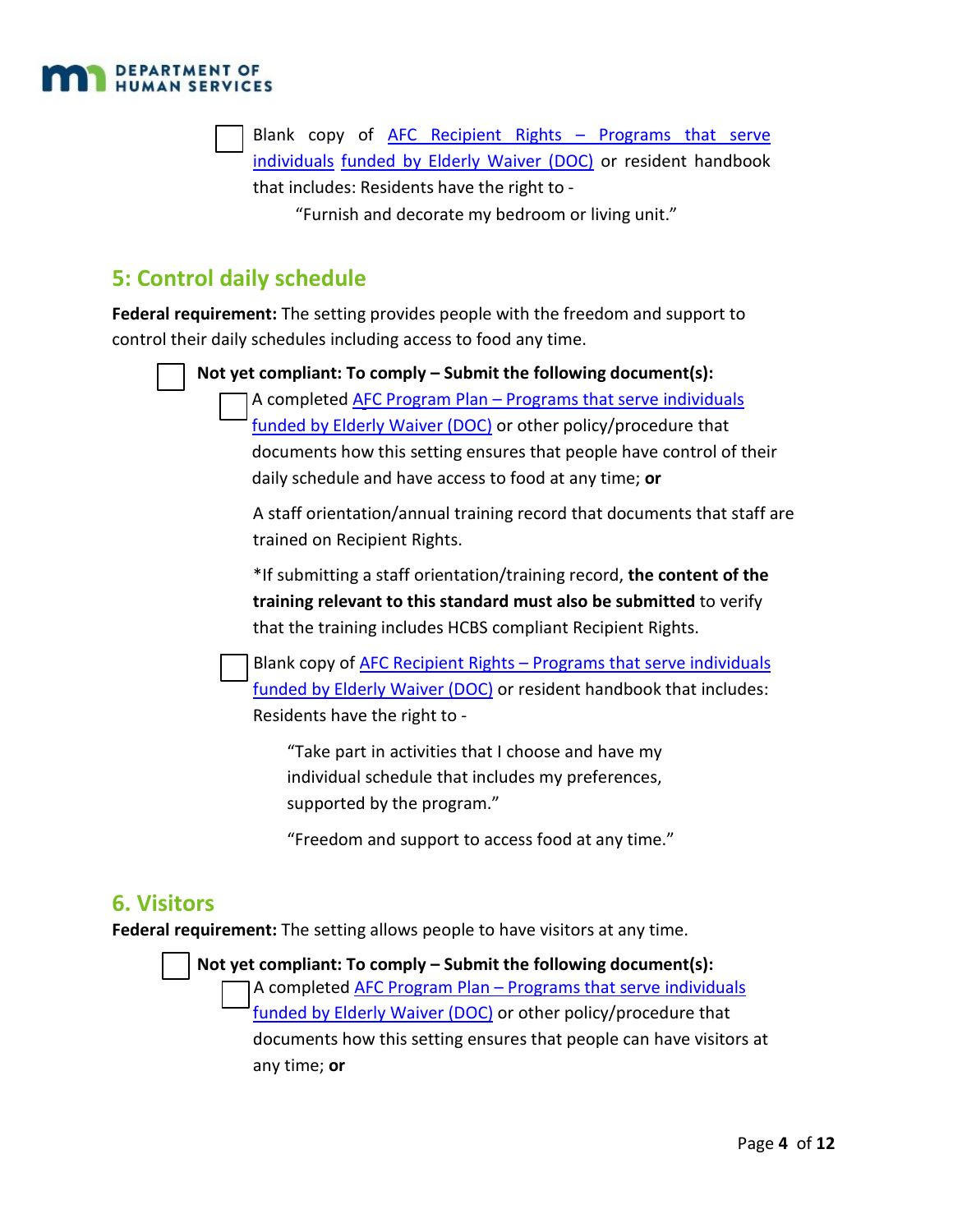

A staff orientation/annual training record that documents that staff are trained on Recipient Rights.

\*If submitting a staff orientation/training record, **the content of the training relevant to this standard must also be submitted** to verify that the training includes HCBS compliant Recipient Rights.

[Blank copy of AFC Recipient Rights – Programs that serve individuals](http://www.dhs.state.mn.us/main/idcplg?IdcService=GET_FILE&RevisionSelectionMethod=LatestReleased&Rendition=Primary&allowInterrupt=1&dDocName=DHS-293817) funded by Elderly Waiver (DOC) [or resident handbook that includes:](http://www.dhs.state.mn.us/main/idcplg?IdcService=GET_FILE&RevisionSelectionMethod=LatestReleased&Rendition=Primary&allowInterrupt=1&dDocName=DHS-293817) Residents have the right to ‐

"Choose my own visitors and time of visits and participate in activities of commercial, religious, political, and community groups without interference if the activities do not infringe on the rights of another resident or household member."

#### **7. Physical accessibility**

**Federal requirement:** The setting is physically accessible to the individual.

**Not yet compliant: To comply – Submit the following document(s):** A completed **AFC Program Plan – Programs that serve individuals** funded by Elderly Waiver (DOC) or other policy/procedure that documents how this setting ensures people have use of and access to common areas of the residence; **or**

A staff orientation/annual training record that documents that staff are trained on Recipient Rights.

\*If submitting a staff orientation/training record, **the content of the training relevant to this standard must also be submitted** to verify that the training includes HCBS compliant Recipient Rights.

Blank copy of AFC Recipient Rights – Programs that serve individuals funded by Elderly Waiver (DOC) or resident handbook that includes: Residents have the right to ‐

"Have use of and free access to common areas in the residence and the freedom to come and go from the residence at will."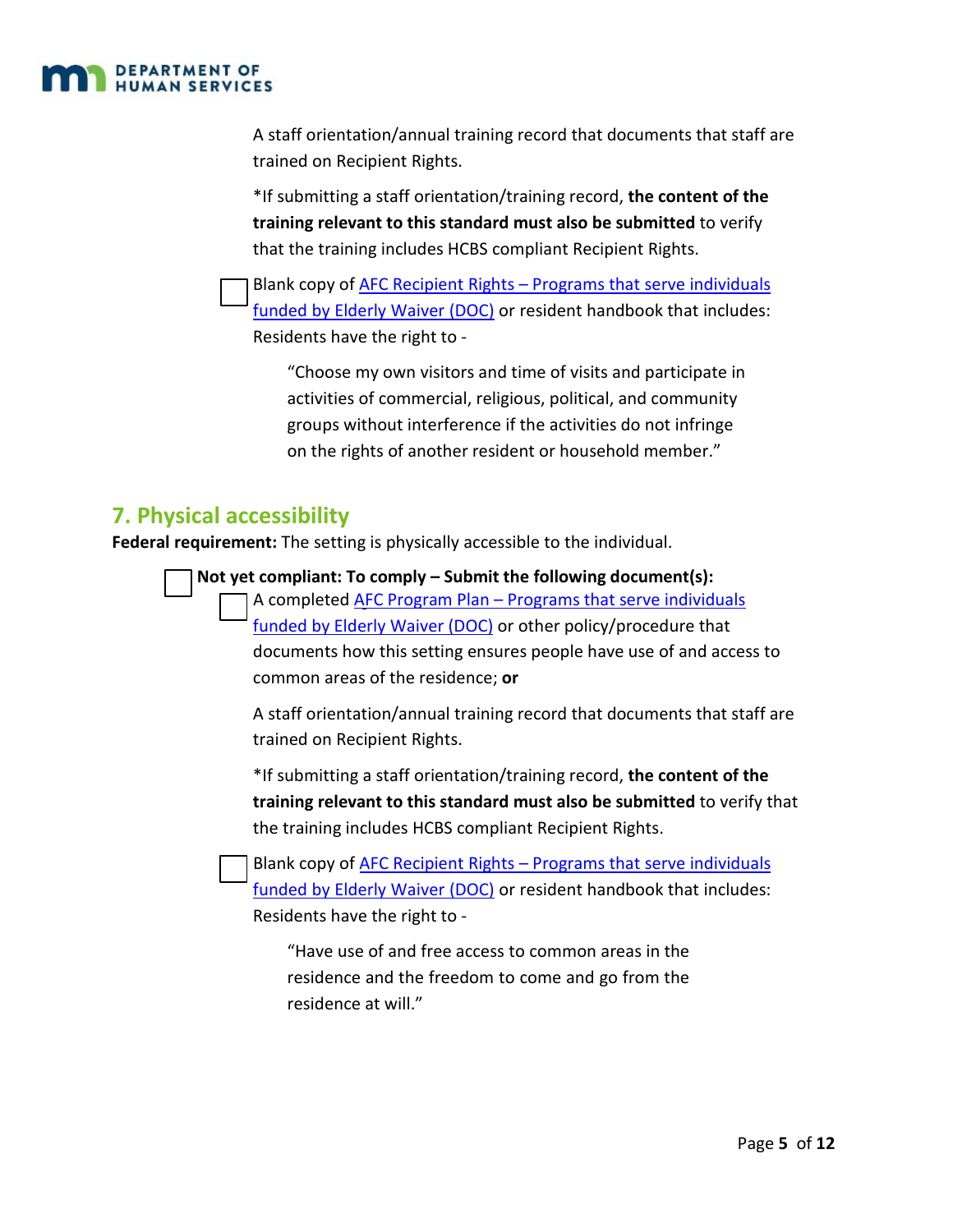

#### **8. Employment**

**Federal requirement:** The setting provides opportunities for people to seek employment and work in competitive integrated settings.

| Not yet compliant: To comply - Submit the following document(s):                                         |
|----------------------------------------------------------------------------------------------------------|
| A completed AFC Program Plan - Programs that serve individuals                                           |
| funded by Elderly Waiver (DOC) or other policy/procedure that                                            |
| documents how this setting will provide supports, such as flexible                                       |
| scheduling, for people who desire to seek employment, if the supports                                    |
| are identified in the individual support plan and/or placement                                           |
| agreement; or                                                                                            |
| A staff orientation/annual training record that documents that staff are<br>trained on Recipient Rights. |
| *If submitting a staff orientation/training record, the content of the                                   |
| training relevant to this standard must also be submitted to verify                                      |
| that the training includes HCBS compliant Recipient Rights.                                              |
| Blank copy of AFC Recipient Rights - Programs that serve individuals                                     |
| funded by Elderly Waiver (DOC) or resident handbook that includes:                                       |
| Residents have the right to -                                                                            |

"Take part in activities that I choose and have my individual schedule that includes my preferences, supported by the program."

#### **9. Community life**

**Federal requirement:** The setting provides people opportunities to access and engage in community life.

**Not yet compliant: To comply – Submit the following document(s):**

[A completed AFC Program Plan – Programs that serve i](http://www.dhs.state.mn.us/main/idcplg?IdcService=GET_FILE&RevisionSelectionMethod=LatestReleased&Rendition=Primary&allowInterrupt=1&dDocName=DHS-293820)ndividuals [funded by Elderly Waiver \(DOC\)](http://www.dhs.state.mn.us/main/idcplg?IdcService=GET_FILE&RevisionSelectionMethod=LatestReleased&Rendition=Primary&allowInterrupt=1&dDocName=DHS-293820) or other policy/procedure that documents that people have access to and can engage in community life; **or**

A staff orientation/annual training record that documents that staff are trained on Recipient Rights.

\*If submitting a staff orientation/training record, **the content of the training relevant to this standard must also be submitted** to verify that the training includes HCBS compliant Recipient Rights.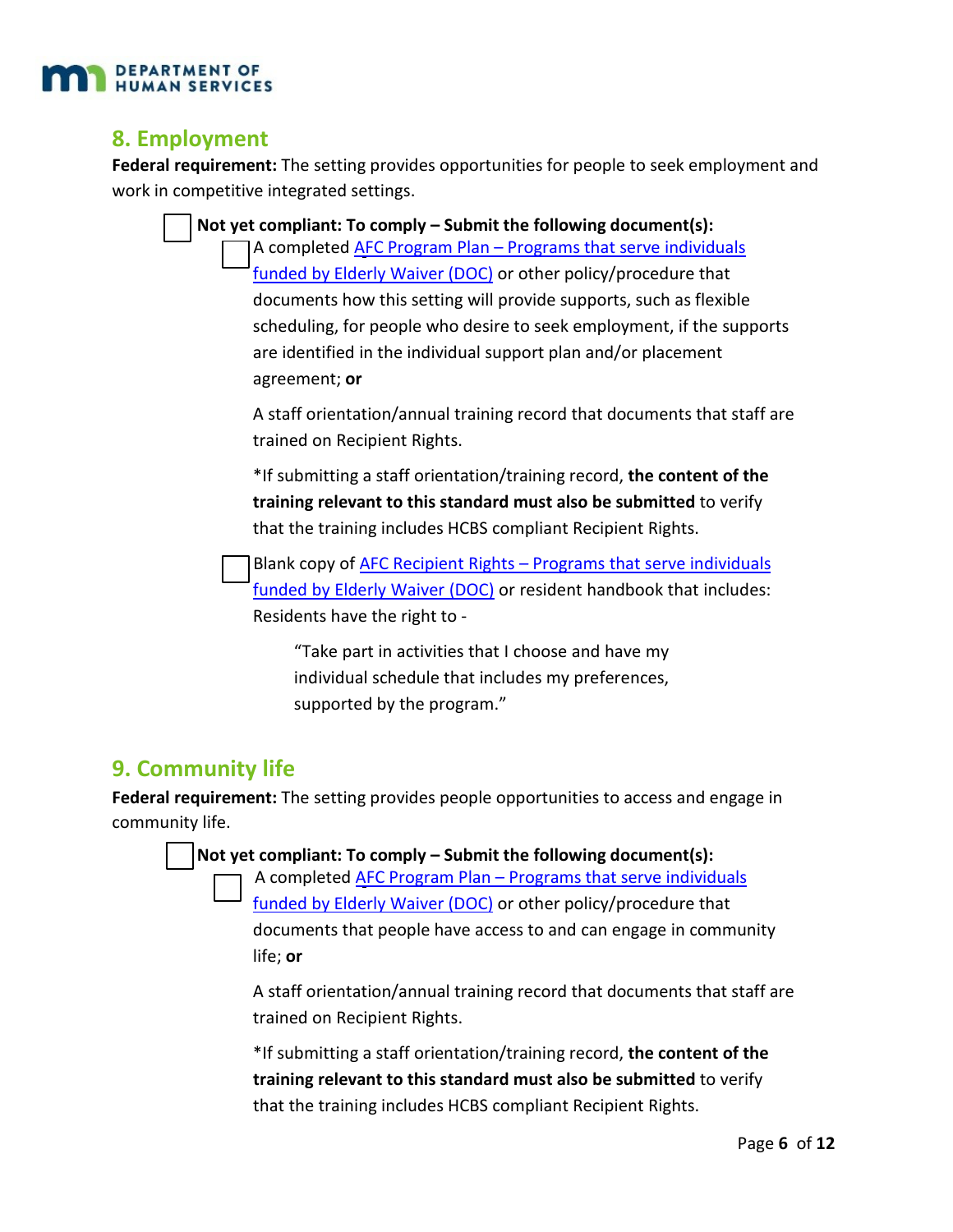

Blank copy of AFC Recipient Rights – Programs that serve individuals funded by Elderly Waiver (DOC) or resident handbook that includes: Residents have the right to ‐

"Take part in activities that I choose and have my individual schedule that includes my preferences, supported by the program."

#### **10. Control of money**

**Federal requirement:** The setting supports the person's control of personal resources (their money).

#### **Not yet compliant: To comply – Submit the following document(s):**

A completed AFC Program Plan – Programs that serve individuals funded by Elderly Waiver (DOC) or other policy/procedure that documents how this setting will provide assistance safeguarding cash resources as specified in the resident's individual service plan and/or placement agreement; **or**

A staff orientation/annual training record that documents that staff are trained on Recipient Rights.

\*If submitting a staff orientation/training record, **the content of the training relevant to this standard must also be submitted** to verify that the training includes HCBS compliant Recipient Rights.

Blank copy of AFC Recipient Rights – Programs that serve individuals funded by Elderly Waiver (DOC) or resident handbook that includes: Residents have the right to ‐

"Keep, use, and access my personal clothing and possessions as space permits, unless this right infringes on the health, safety, or rights of another resident or household member, including the right to access my personal possessions at any time."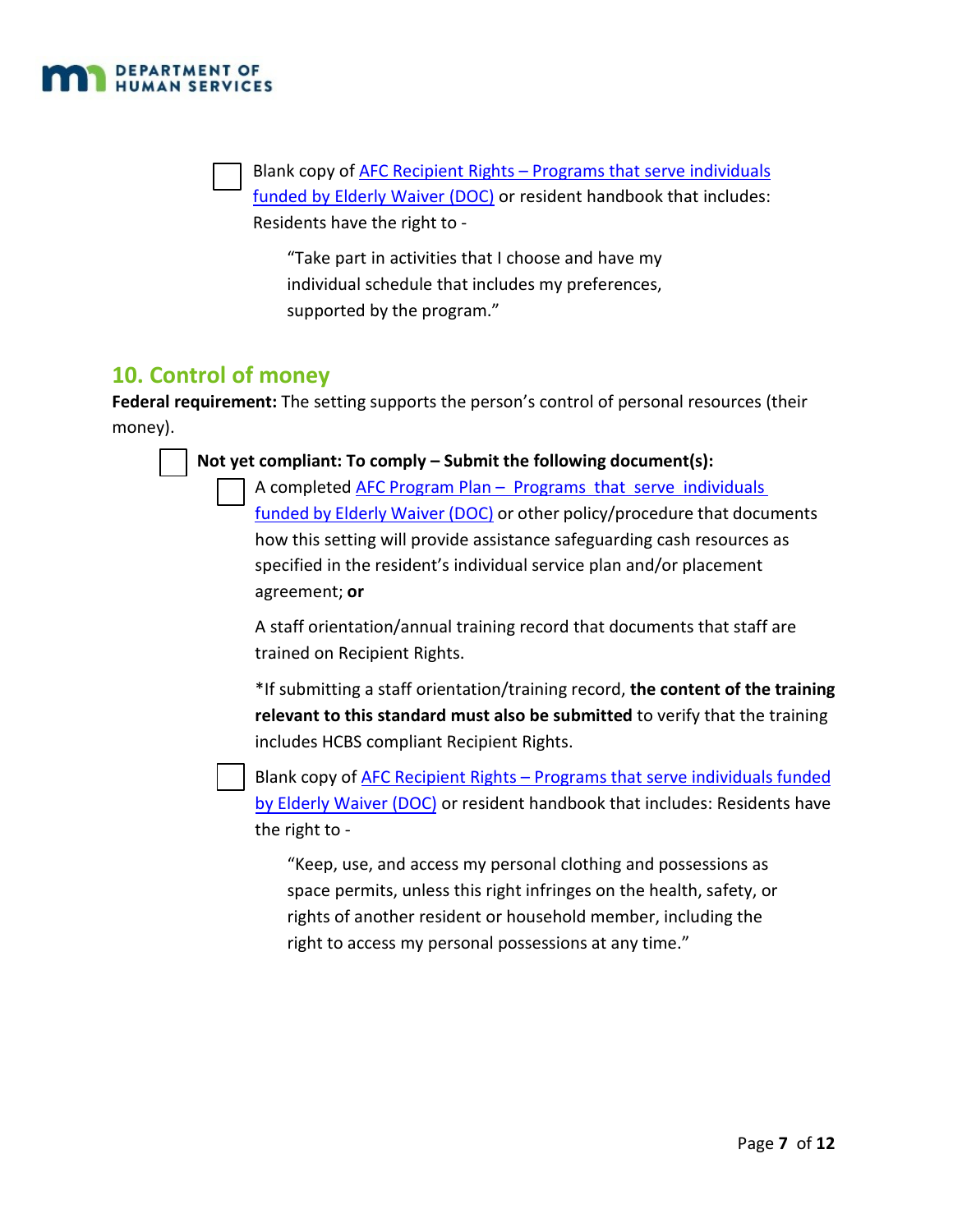

#### **11. Privacy**

**Federal requirement:** The setting ensures people's rights to privacy.

**Not yet compliant: To comply – Submit the following document(s):**

A completed AFC Program Plan – Programs that serve individuals funded by Elderly Waiver (DOC) or other policy/procedure that documents how this setting ensures people's right to privacy; **or**

A staff orientation/annual training record that documents that staff are trained on Recipient Rights.

\*If submitting a staff orientation/training record, **the content of the training relevant to this standard must also be submitted** to verify that the training includes HCBS compliant Recipient Rights.

Blank copy of AFC Recipient Rights – Programs that serve individuals funded by Elderly Waiver (DOC) or resident handbook that includes: Residents have the right to ‐

- "Personal privacy including use of the lock on my bedroom door or unit door. My privacy must be respected by the program, caregivers, household members, and volunteers by knocking on the door of my bedroom or bathroom and seeking consent before entering, except in an emergency";
- "Daily, private access to and use of a telephone for localand long-distance calls made collect or paid for by me;"
- "Receive and send uncensored, unopened mail or electronic correspondence or communication;"
- "Privacy for visits with my spouse, family, legal counsel, religious adviser, or others allowed in Minnesota Human Services Rights Act, Minnesota Statutes, section 363A.09, including privacy in my bedroom;"
- "Privacy for visits by my spouse if married, and, if we are both residents of the adult foster home, we have the right to share a bedroom and bed."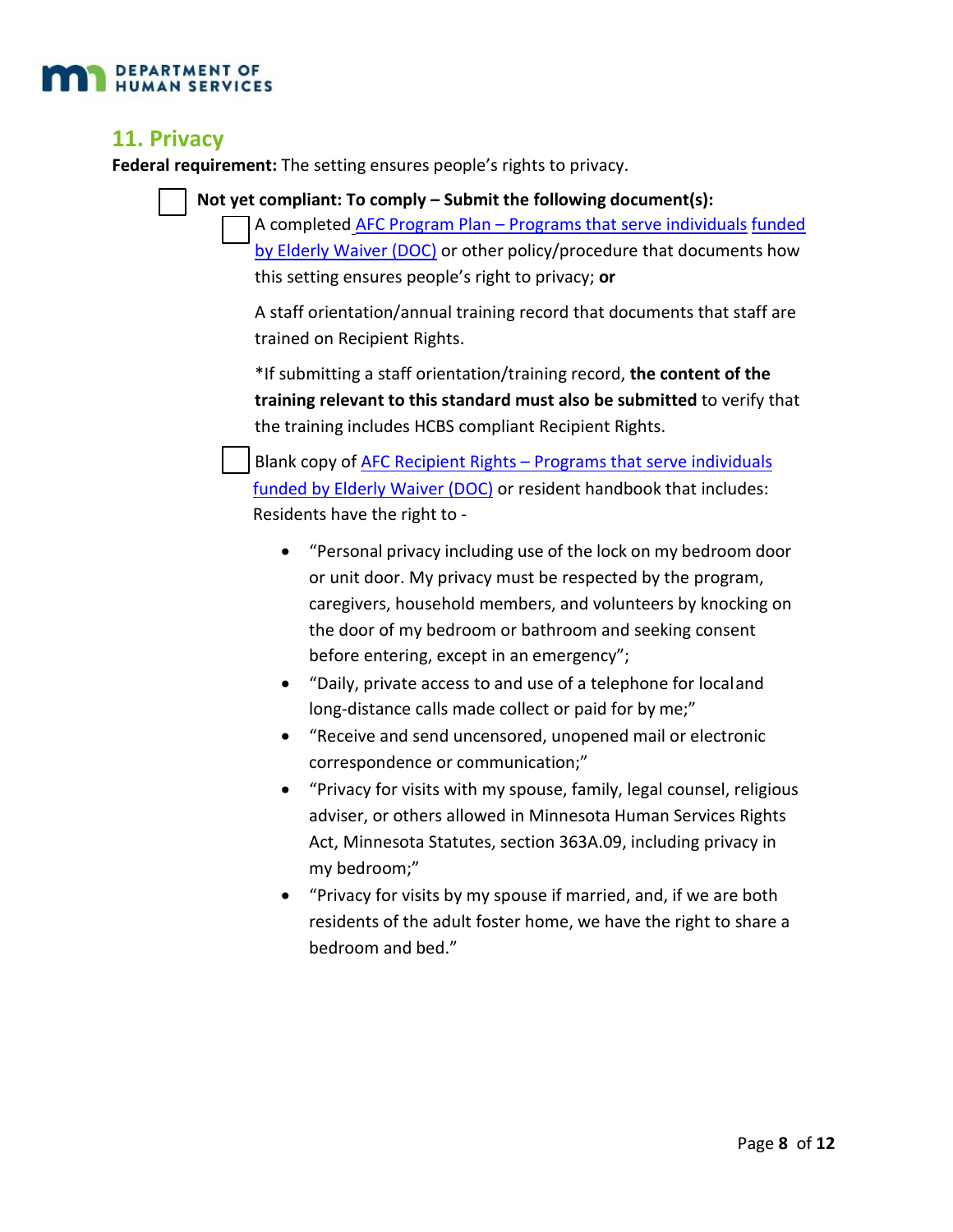

#### **12. Dignity and respect**

**Federal requirement:** The setting ensures people's dignity, respect.



"Be treated with courtesy, respect and have my property treated with respect."

#### **13. No coercion/restraint**

**Federal requirement:** The setting ensures people's freedom from coercion and restraint.

**Not yet compliant: To comply – Submit the following document(s):**

[A completed AFC Program Plan – Programs that serve individuals](http://www.dhs.state.mn.us/main/groups/agencywide/documents/pub/dhs16_180922.pdf) [funded by Elderly Waiver \(DOC\), Adult Foster Care \(AFC\) and](http://www.dhs.state.mn.us/main/groups/agencywide/documents/pub/dhs16_180922.pdf) [Community Residential Setting \(CRS\) Program Abuse Prevention Plan](http://www.dhs.state.mn.us/main/groups/agencywide/documents/pub/dhs16_180922.pdf) (PAPP) [or other policy/procedure that documents how this setting](http://www.dhs.state.mn.us/main/groups/agencywide/documents/pub/dhs16_180922.pdf) will ensure people are free from coercion and restraint is an acceptable example of a policy/procedure that meets this requirement; **or**

A staff orientation or annual training record that documents staff have received training on the Vulnerable Adults Act and reporting requirements within 72 hours of first providing direct contact services and annually thereafter.

\*If submitting a staff orientation/training record, **the content of the training relevant to this standard must also be submitted** to verify that the training includes HCBS compliant content.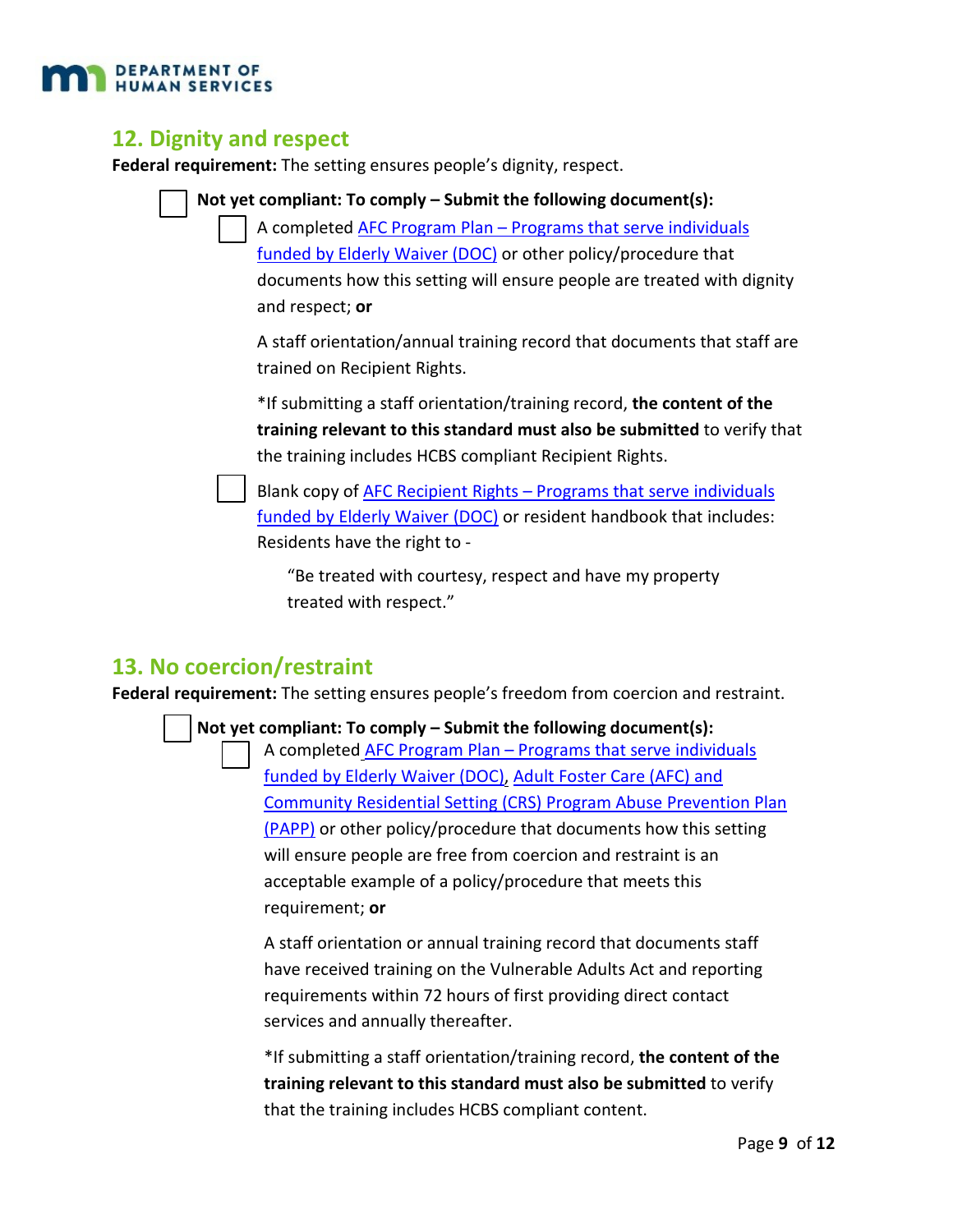

Blank copy of AFC Recipient Rights - Programs that serve [individuals funded by Elderly Waiver \(DOC\)](http://www.dhs.state.mn.us/main/idcplg?IdcService=GET_FILE&RevisionSelectionMethod=LatestReleased&Rendition=Primary&allowInterrupt=1&dDocName=DHS-293817) or resident handbook that includes: Residents have the right to ‐

"Be free from abuse, neglect, maltreatment by the program or its staff."

#### **14. Independent choices**

**Federal requirement:** The setting optimizes individual initiative, autonomy, and independence in making life choices, including daily schedule and with whom to interact.

|  | Not yet compliant: To comply – Submit the following document(s):                                                                                                                                             |  |
|--|--------------------------------------------------------------------------------------------------------------------------------------------------------------------------------------------------------------|--|
|  | A completed AFC Program Plan - Programs that serve individuals                                                                                                                                               |  |
|  | funded by Elderly Waiver (DOC) or other policy/procedure that                                                                                                                                                |  |
|  | documents how services and supports are provided in a way that                                                                                                                                               |  |
|  | optimizes independence in making life choices; or                                                                                                                                                            |  |
|  | A staff orientation/annual training record that documents that staff are<br>trained on Recipient Rights.                                                                                                     |  |
|  | *If submitting a staff orientation/training record, the content of the<br>training relevant to this standard must also be submitted to verify<br>that the training includes HCBS compliant Recipient Rights. |  |
|  | Blank copy of AFC Recipient Rights - Programs that serve individuals<br>funded by Elderly Waiver (DOC) or resident handbook that includes:                                                                   |  |
|  | Residents have the right to -                                                                                                                                                                                |  |

"Take part in activities that I choose and have my individual schedule that includes my preferences, supported by the program."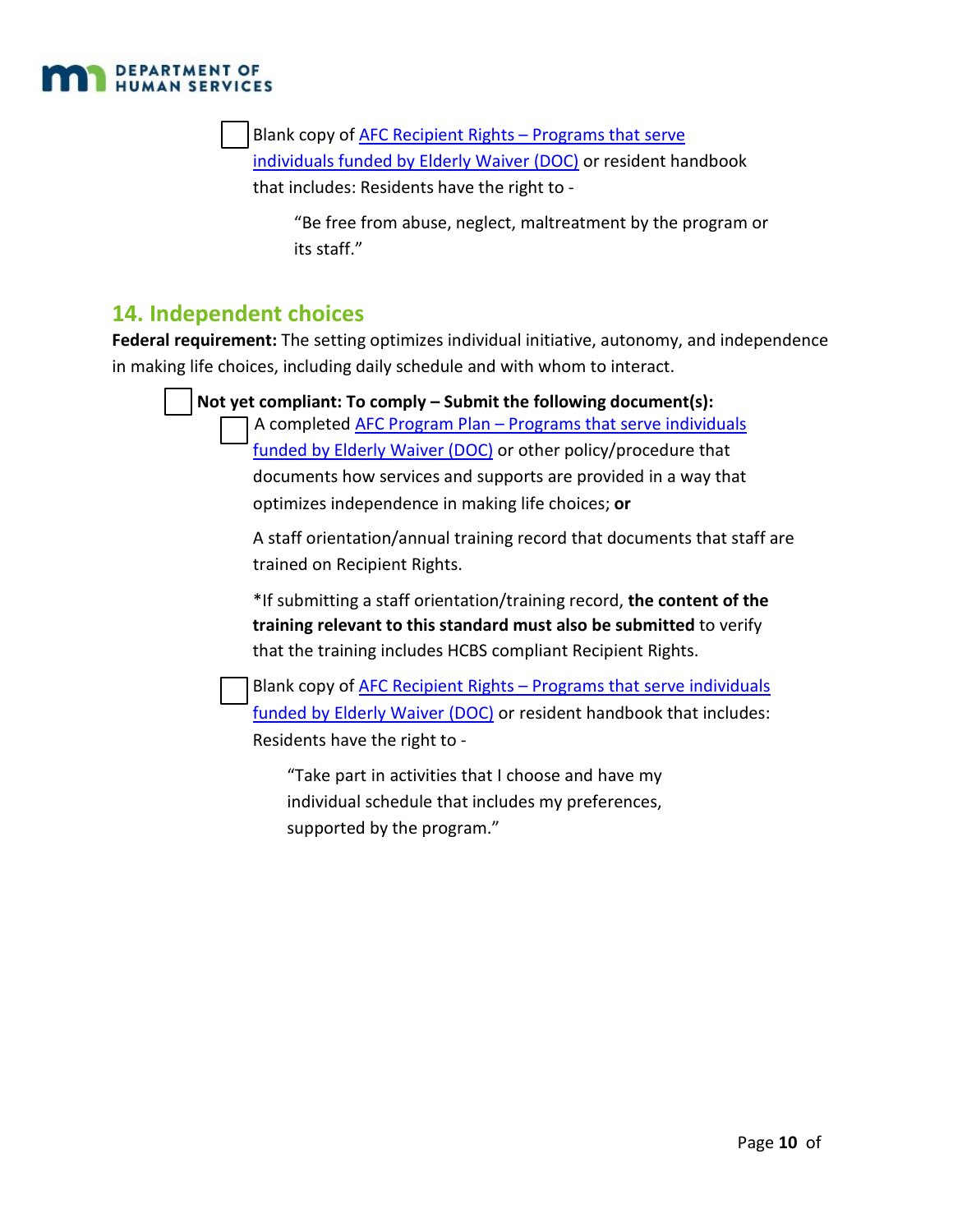

#### **18. Multiple homes with shared programming or activities**

**This setting is a residential (home) setting that the provider also owns/operates multiple homes located on the same street or adjoining property and shares programming or activities with the other settings.**

**Not yet compliant: To comply – Submit a 1-2 page document answering the following questions and include examples:**

Describe how often (on a weekly or daily basis?) and what type of programming or activities are shared. For example, do people that live in different homes or buildings dine or share meals, transportation, social recreation activities and outings together on a weekly or daily basis?

Describe how opportunities are presented and available for people to interact with the broader community individually and in groups, as they desired? How often are people asked about their interest in activities in the community? How are people participating, as desired?

Describe how people can individually choose activities to participate in? For example, not everyone has the same activities or schedule. How are people informed of available activities?

**Suggested practices:** Activities coordinator for offsite activities, activities calendar, people are frequently asked about their interests, people use other supports to access community on an individual level (e.g. formal services, volunteers, information supports).

#### **19. Multiple services provided on-site**

**This setting attested that it is designed to provide people with disabilities or older adults multiple types of services and activities onsite, including any two of the following: 1) residential, or 2) day services and 3) medical, and includes the option for people to choose to use community service providers instead of receiving the above multiple services onsite.**

**Not yet compliant: to comply – Submit the following document(s):**

Supporting documentation pertaining to how people are informed of their option to choose community providers.